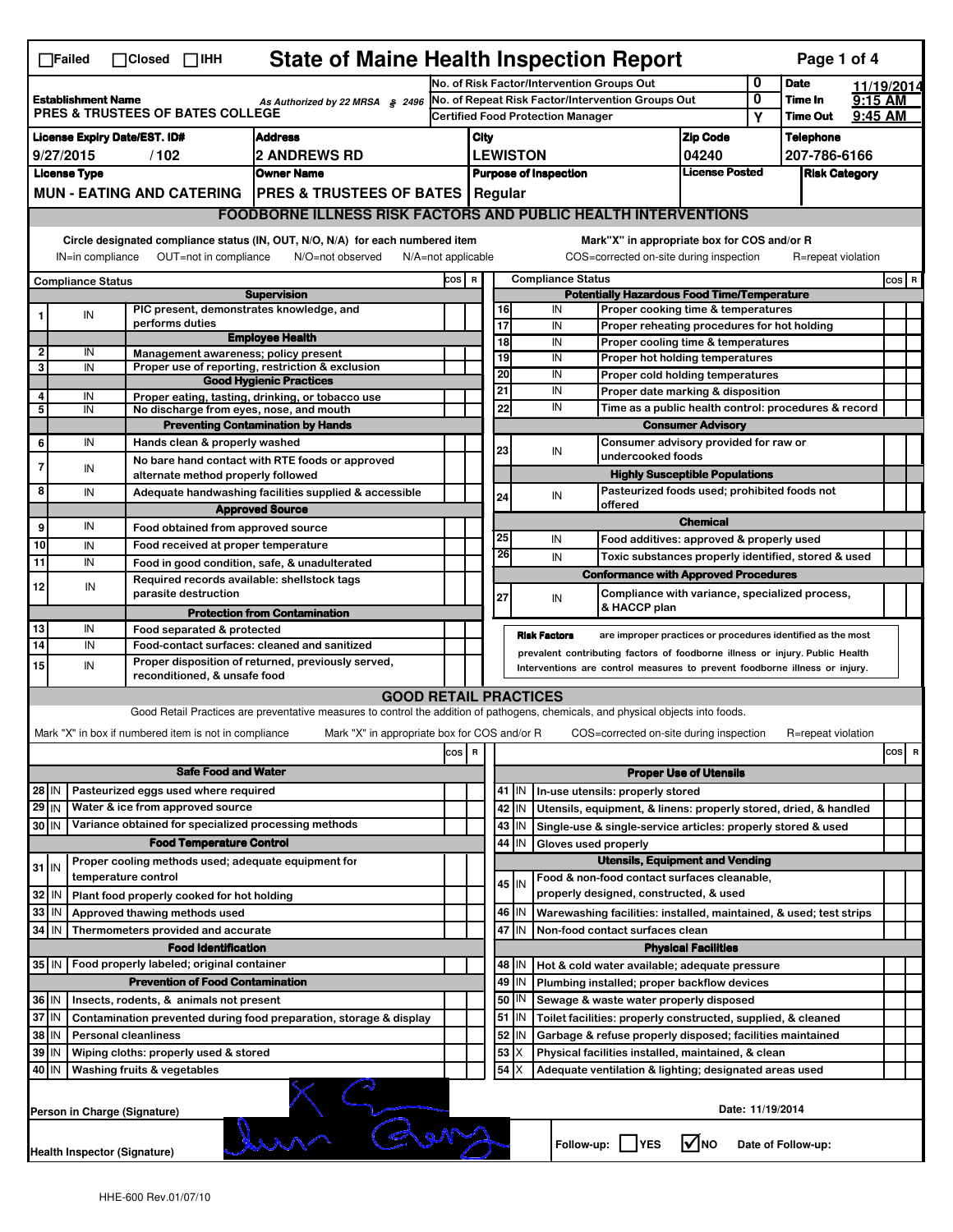|                                                                                            | Page 2 of 4        |  |  |                                                |                           |  |                          |                                  |
|--------------------------------------------------------------------------------------------|--------------------|--|--|------------------------------------------------|---------------------------|--|--------------------------|----------------------------------|
| <b>Establishment Name</b>                                                                  |                    |  |  | As Authorized by 22 MRSA                       | 11/19/2014<br><b>Date</b> |  |                          |                                  |
| PRES & TRUSTEES OF BATES COLLEGE                                                           |                    |  |  |                                                |                           |  |                          |                                  |
| License Expiry Date/EST. ID#<br><b>Address</b><br><b>2 ANDREWS RD</b><br>9/27/2015<br>/102 |                    |  |  | City / State<br><b>LEWISTON</b>                | /ME                       |  | <b>Zip Code</b><br>04240 | <b>Telephone</b><br>207-786-6166 |
|                                                                                            |                    |  |  | <b>Temperature Observations</b>                |                           |  |                          |                                  |
| Location                                                                                   | <b>Temperature</b> |  |  |                                                | <b>Notes</b>              |  |                          |                                  |
| cooler                                                                                     | 36                 |  |  |                                                |                           |  |                          |                                  |
| Sandwich bar                                                                               | 30                 |  |  |                                                |                           |  |                          |                                  |
| Show case                                                                                  | 38                 |  |  |                                                |                           |  |                          |                                  |
| cooler                                                                                     | 40                 |  |  |                                                |                           |  |                          |                                  |
| hot water                                                                                  | 110 plus           |  |  | takes too long to acquire required temperature |                           |  |                          |                                  |
| wash cycle                                                                                 | 160                |  |  |                                                |                           |  |                          |                                  |
| rinse cycle                                                                                | 190                |  |  |                                                |                           |  |                          |                                  |



**Date: 11/19/2014**

**Health Inspector (Signature)**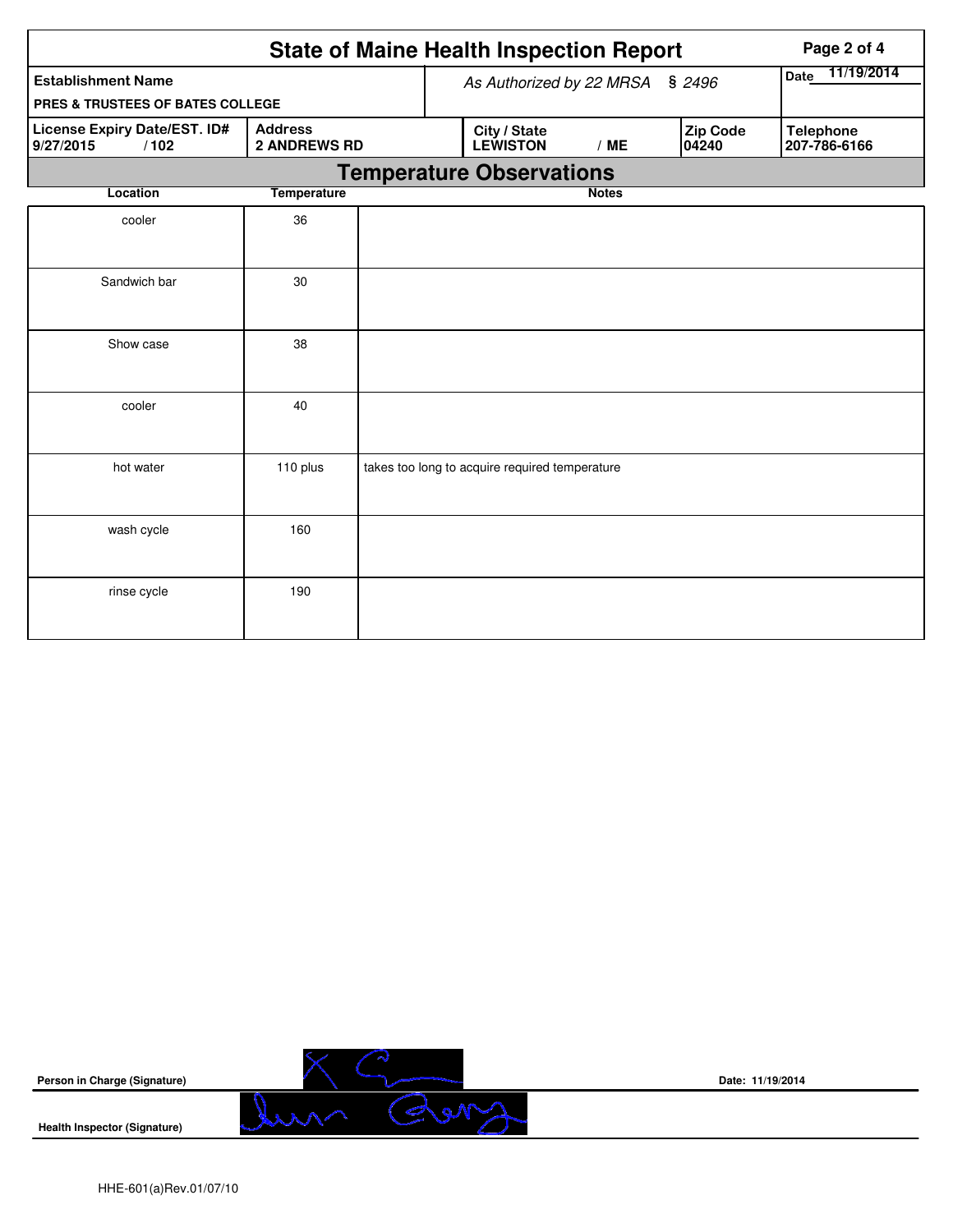|                                                                                                                                                                                   | Page 3 of 4                           |                                 |    |                          |                    |  |  |  |  |
|-----------------------------------------------------------------------------------------------------------------------------------------------------------------------------------|---------------------------------------|---------------------------------|----|--------------------------|--------------------|--|--|--|--|
| <b>Establishment Name</b>                                                                                                                                                         |                                       |                                 |    |                          | 11/19/2014<br>Date |  |  |  |  |
| <b>PRES &amp; TRUSTEES OF BATES COLLEGE</b>                                                                                                                                       |                                       |                                 |    |                          |                    |  |  |  |  |
| License Expiry Date/EST. ID#<br>9/27/2015<br>/102                                                                                                                                 | <b>Address</b><br><b>2 ANDREWS RD</b> | City / State<br><b>LEWISTON</b> | ME | <b>Zip Code</b><br>04240 |                    |  |  |  |  |
| <b>Observations and Corrective Actions</b>                                                                                                                                        |                                       |                                 |    |                          |                    |  |  |  |  |
| Violations cited in this report must be corrected within the time frames below, or as stated in sections<br>8-405.11 and 8-406.11 of the Food Code                                |                                       |                                 |    |                          |                    |  |  |  |  |
| 53: 6-101.11.(A): N: Indoor surfaces are not properly constructed as to be smooth, durable, and easily cleanable or constructed of nonabsorbent material<br>in areas of moisture. |                                       |                                 |    |                          |                    |  |  |  |  |



**Date: 11/19/2014**

**Health Inspector (Signature)** 

INSPECTOR NOTES: paint door frames through-out

INSPECTOR NOTES: clean floor fan-warewashing area

54: 6-501.14.(A): N: Ventilation not clean.